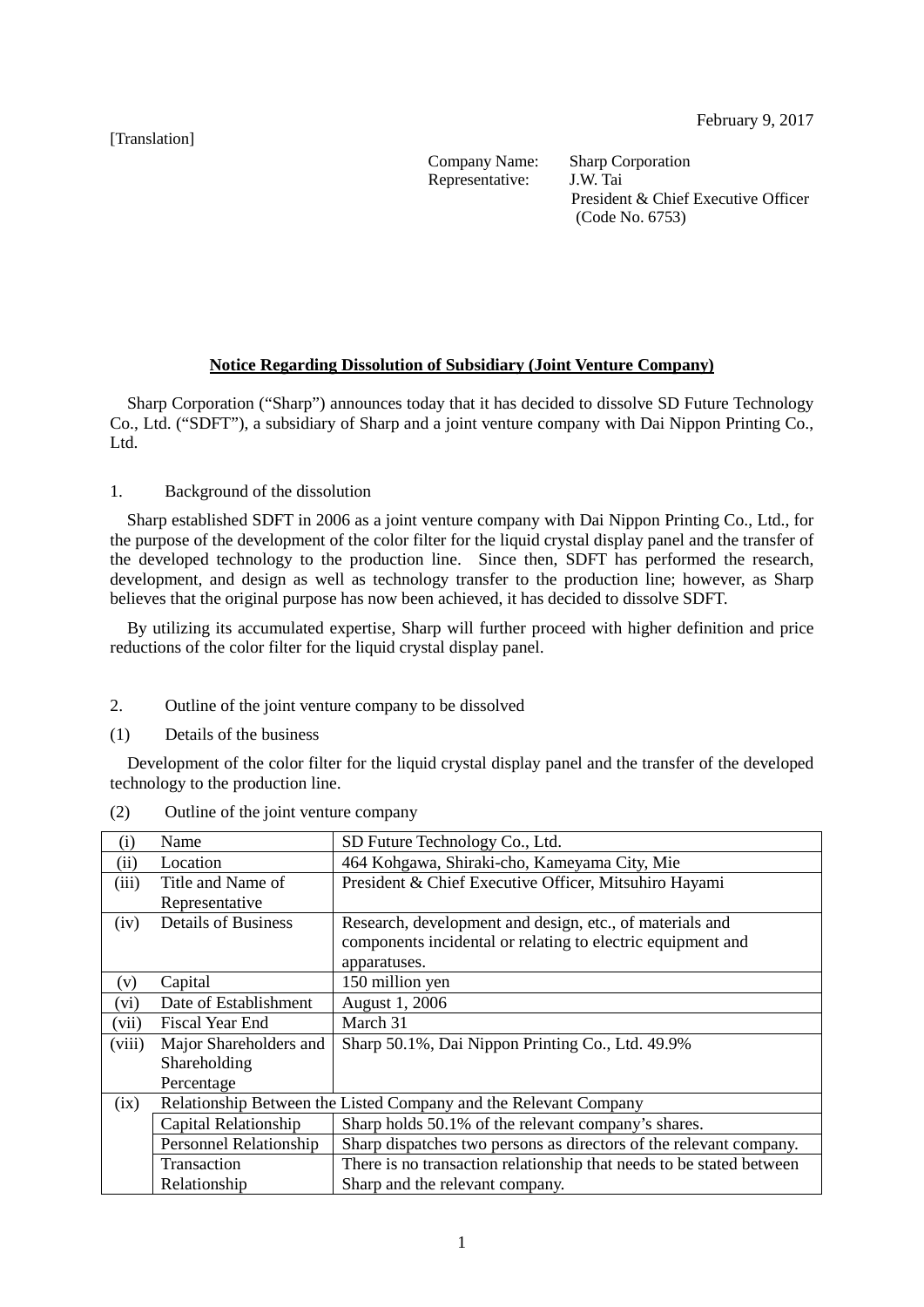|     | Status as a Related<br>Party            | Sharp.                                                                                    | Sharp is a parent company of the relevant company.<br>relevant company falls under the category of a related party of | Therefore, the                   |  |  |
|-----|-----------------------------------------|-------------------------------------------------------------------------------------------|-----------------------------------------------------------------------------------------------------------------------|----------------------------------|--|--|
| (x) | <b>Fiscal Years</b>                     | Results of Operations and Financial Conditions of the Relevant Company for Previous Three |                                                                                                                       |                                  |  |  |
|     | <b>Fiscal Year Ended</b>                | Fiscal year ended<br>March, 2014                                                          | Fiscal year ended<br>March, 2015                                                                                      | Fiscal year ended<br>March, 2016 |  |  |
|     | Net Assets                              | 182,009 thousand<br>yen                                                                   | 182,386 thousand<br>yen                                                                                               | 182,357 thousand yen             |  |  |
|     | <b>Total Assets</b>                     | 184,361 thousand<br>yen                                                                   | 184,815 thousand<br>yen                                                                                               | 184,307 thousand yen             |  |  |
|     | Net Assets per Share                    | 60,669.79 yen                                                                             | 60,795.35 yen                                                                                                         | 60,785.77 yen                    |  |  |
|     | Proceeds of Sale                        | 3,183 thousand yen                                                                        | 3,234 thousand yen                                                                                                    | 2,002 thousand yen               |  |  |
|     | <b>Operating Income</b>                 | 1,306 thousand yen                                                                        | 1,012 thousand yen                                                                                                    | 430 thousand yen                 |  |  |
|     | Ordinary Income                         | 1,306 thousand yen                                                                        | 1,015 thousand yen                                                                                                    | 430 thousand yen                 |  |  |
|     | Net Income or Net Loss<br>(-)           | -326 thousand yen                                                                         | 377 thousand yen                                                                                                      | -29 thousand yen                 |  |  |
|     | Net Income or Net Loss<br>(-) per Share | $-108.52$ yen                                                                             | 125.56 yen                                                                                                            | $-9.58$ yen                      |  |  |
|     | Dividends per Share                     |                                                                                           |                                                                                                                       |                                  |  |  |

## 3. Outline of the counterparty of the joint venture agreement

| (i)    | Name                                                                                                | Dai Nippon Printing Co., Ltd.                                    |                                                                    |                   |  |  |
|--------|-----------------------------------------------------------------------------------------------------|------------------------------------------------------------------|--------------------------------------------------------------------|-------------------|--|--|
| (ii)   | Location                                                                                            | 1-1-1, Ichigaya-Kagacho, Shinjuku-ku, Tokyo                      |                                                                    |                   |  |  |
| (iii)  | Title and Name of                                                                                   | President, Yoshitoshi Kitajima                                   |                                                                    |                   |  |  |
|        | Representative                                                                                      |                                                                  |                                                                    |                   |  |  |
| (iv)   | <b>Details of Business</b>                                                                          | Printing and other business                                      |                                                                    |                   |  |  |
| (v)    | Capital                                                                                             | 114,464 million yen                                              |                                                                    |                   |  |  |
| (vi)   | Date of Establishment                                                                               | October 9, 1876                                                  |                                                                    |                   |  |  |
| (vii)  | Major Shareholders and                                                                              | The Master Trust Bank of Japan, Ltd. (Trust Account)<br>7.18%    |                                                                    |                   |  |  |
|        | Shareholding                                                                                        | Japan Trustee Services Bank, Ltd. (Trust Account)<br>5.25%       |                                                                    |                   |  |  |
|        | Percentage                                                                                          | The Dai-ichi Life Insurance Company, Limited<br>4.65%            |                                                                    |                   |  |  |
| (viii) |                                                                                                     | Relationship Between the listed company and the relevant company |                                                                    |                   |  |  |
|        |                                                                                                     |                                                                  | The relevant company holds 1,011,140 shares in common stock of     |                   |  |  |
|        | Capital Relationship                                                                                | Sharp.                                                           |                                                                    |                   |  |  |
|        |                                                                                                     | Sharp holds 702,000 shares in common stock of the relevant       |                                                                    |                   |  |  |
|        |                                                                                                     | company.                                                         |                                                                    |                   |  |  |
|        | There is no personnel relationship that needs to be stated between<br><b>Personnel Relationship</b> |                                                                  |                                                                    |                   |  |  |
|        |                                                                                                     | the relevant company and Sharp.                                  |                                                                    |                   |  |  |
|        | Transaction                                                                                         | Sharp purchases products from the relevant company.              |                                                                    |                   |  |  |
|        | Relationship                                                                                        |                                                                  |                                                                    |                   |  |  |
|        | Status as a Related                                                                                 |                                                                  | The relevant company does not fall under the category of a related |                   |  |  |
|        | Party                                                                                               | party of Sharp.                                                  |                                                                    |                   |  |  |
| (ix)   | Consolidated Results of Operations and Consolidated Financial Conditions of the Relevant            |                                                                  |                                                                    |                   |  |  |
|        | Company for Previous Three Fiscal Years                                                             |                                                                  |                                                                    |                   |  |  |
|        | <b>Fiscal Year Ended</b>                                                                            | Fiscal year ended                                                | Fiscal year ended                                                  | Fiscal year ended |  |  |
|        |                                                                                                     | March, 2014                                                      | March, 2015                                                        | March, 2016       |  |  |
|        | <b>Consolidated Net</b>                                                                             |                                                                  | 1,124,093 million                                                  | 1,063,241 million |  |  |
|        | Assets                                                                                              | 976,386 million yen                                              | yen                                                                | yen               |  |  |
|        | <b>Consolidated Total</b>                                                                           | 1,574,753 million                                                | 1,809,462 million                                                  | 1,718,636 million |  |  |
|        | Assets                                                                                              | yen                                                              | yen                                                                | yen               |  |  |
|        | <b>Consolidated Net</b>                                                                             | 1,447.96 yen                                                     | 1,675.63 yen                                                       | 1,618.66 yen      |  |  |
|        | <b>Assets per Share</b>                                                                             |                                                                  |                                                                    |                   |  |  |